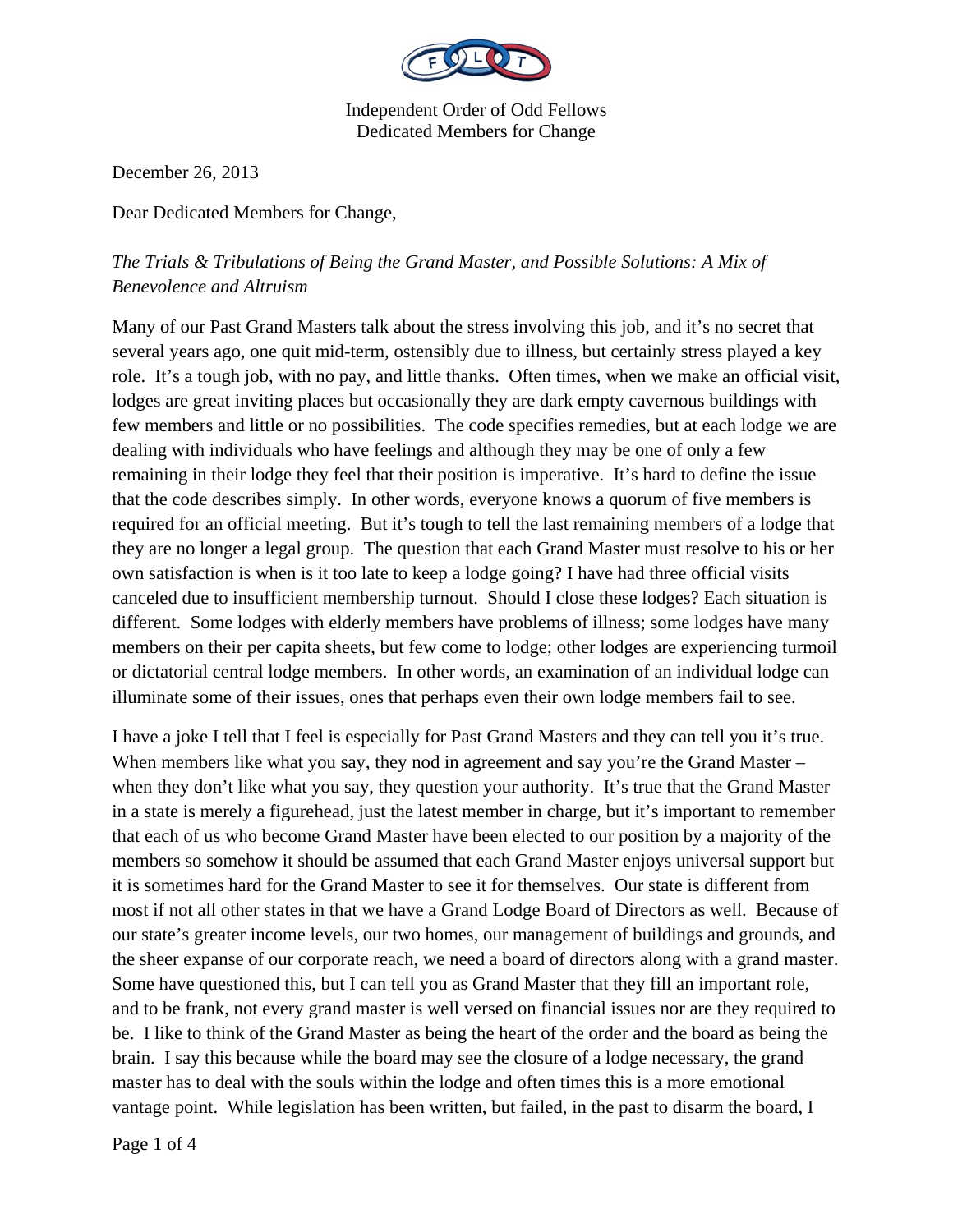

feel that the board must exist if only to inform the Grand Master of the fiscal end of things. I do feel that the Grand Master fills the primary role as fraternal head, and should be the last word on all things fraternal and this is underlined within both the Robert's Code of California and the Sovereign Grand Lodge Code.

Some out there seem to question the need for a membership group but in my travels this year it becomes more and more obvious that the issue of dwindling membership is the most prevalent issue we face. If we see a lodge being run poorly, it is generally due to the absence of members. If we see a lodge not meeting, it should be obvious to everyone that it is due to a lack of members. If we see 5 elderly members cowering around one table in a dusty room, this ceases to resemble a lodge. Five members may make a quorum, but making a quorum should not be our goal. Being happy, and without ill will should be our goal. The other end of the spectrum exists as well, which means new members trying to make a difference sometimes making big changes quickly. Let's face it, some changes are needed pretty darn quick, but we should all agree on a middle path and go with it. Finally, here is something you might want to ponder: at one time we were one of the largest fraternal groups in the world – now we are one of the smallest. If we are not going to react to this issue now, then when do we begin to react?

In my own point of view, one of the answers to the stresses of our order involves membership. While a quorum level of five is good, I believe that each lodge should establish their own danger level – that is, a level at which they feel their livelihood is threatened, which should compel a proper reaction. In many cases, I feel that would be at least 10 active members. Also, each lodge should realize that change is good – often times a failing lodge has had the same people in the same positions for a long time. While in some cases this is fine, such as a lodge secretary, since that tends to be the most difficult position, I think it is advantageous to rotate other positions. Some troubled lodges have had the same Noble Grand for many years. There is no reason for this, and eventually brings that person to believe that they are the only valuable person in a lodge. Also, of course, this eliminates the right to representation for others from that lodge at sessions, hence more isolation. Many lodges that have internal difficulties have been sitting with the same people in their higher positions for many years; and we have quite a few lodges that have a fair amount of members and yet only have 1 or 2 qualified to vote at Grand Lodge Sessions. All of us have concerns or thoughts for improvements so all of us should be able to voice them on a statewide level. By limiting our own lodges to one or two voting representatives we only succeed in limiting our own lodge's viability.

Finally, we are asking that Grand Lodge Elective Officers make amazing sacrifices. This is one of the reasons our order has become mainly an order of the retired and the elderly. By our own code, Grand Lodge Elective Officers are to visit 1/3 of all lodges in the state each year, which at this point, is about 41 a year, which is an amazing burden, particularly when we combine that with the rising number of troubled lodges, receptions, and other events the officers are required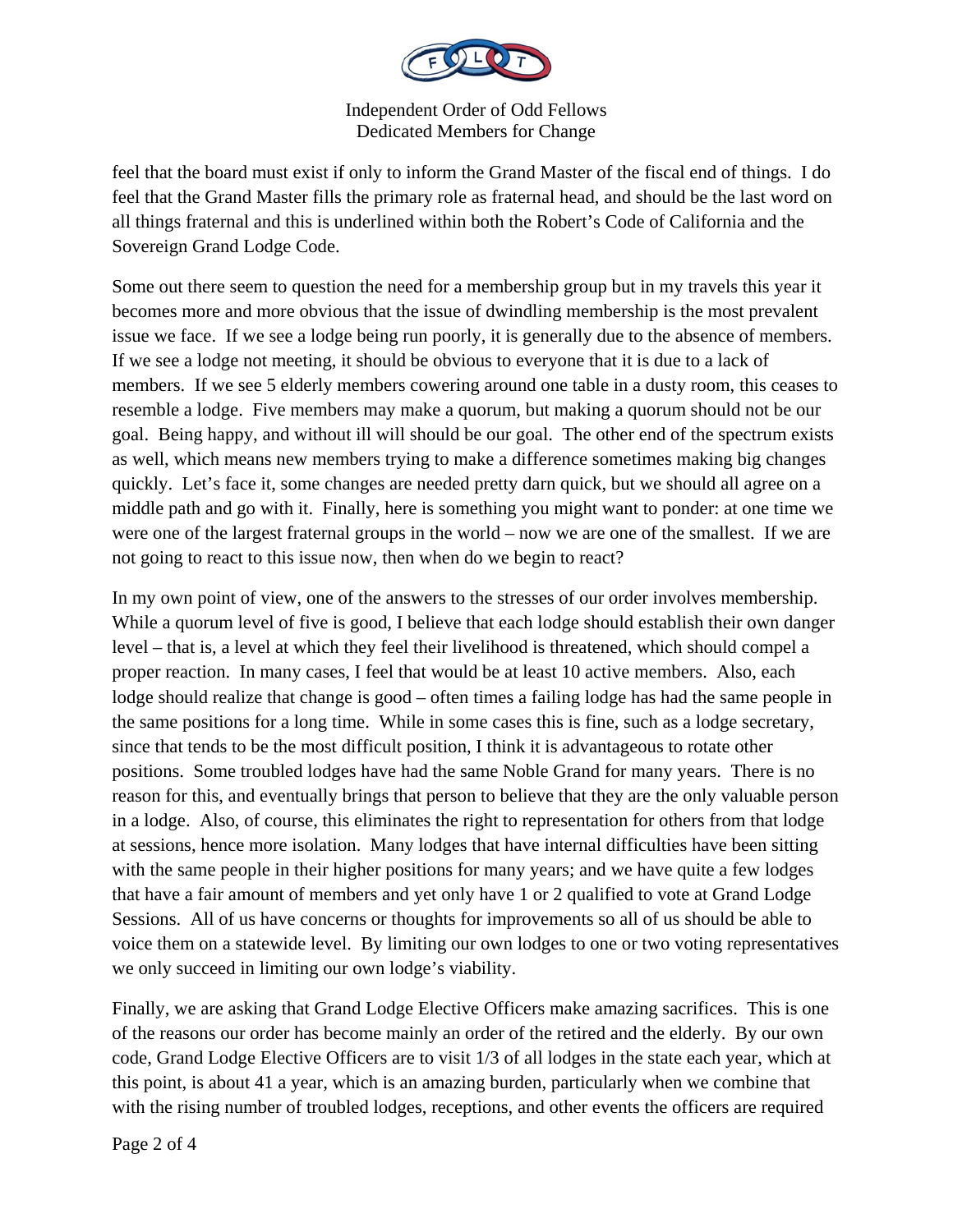

to attend as well. We want our officers to make great changes yet we don't think our officers should make any adjustments to today's world. Today, gas is \$4.00 a gallon, yet we treat each official visit like its nothing. I have often driven somewhere involving a day of my time, losing that day's wages, only to appear somewhere where they are either not meeting or have barely a quorum. Annual trips are getting more and more expensive, where only a few attend, and those few are even straining financially to do so. Certainly, the officers receive a budget that does not reflect adequately on the hidden expense financially and emotionally an officer must endure. In the earlier times, the Grand Master and his officers were driven around the state in horse and buggy and were squired to members' homes so while they did spend a great deal of time in transit, they were cared for completely by the order. If we want our order to continue much further, we might consider either a basic transition back to this, or, what is more logical, an adaptation to today's world. The code does answer this issue somewhat by saying that the Grand Master may assign out quite a few visits but in general most officers are reticent to do so. We have to transition. I have asked quite a few affluent people if they would like to join our order, but generally their response is that they are too busy to do so. If we are going to ask people of all walks of life to join our order, we are going to need to realize what this means. Trips should be paid for up front if we expect the Grand Master and his entourage to appear 400 miles away. Again, there is a budget, but if you look at what it covers, gas and meals, it is woefully inadequate. Do we increase the budget? Not necessarily, but we need to look at what it is we are asking of our members. At lot of the old-timers will say that they did it, but I submit that eventually, these positions may become impossible to fill, because no one in their right mind will be willing to accept the sacrifices involved. Also, if you look at the Past Elective officers, they tend to fall out of the active roles, because to be frank, they are tired of trying to carry the torch when no one is willing to carry the torch for them. In order for us to survive, we must help our members as a total group survive and stop acting like there is some kind of hidden machismo to personal sacrifice.

The Odd Fellows on line are defined as a Benevolent and Altruistic Group. It remains to be seen, however, if altruism in a perfect sense is possible. In other words, most if not all sane men gain self satisfaction from an altruistic act. I submit that somehow our order has somehow become totally extroverted while losing all sense of self-satisfaction. Recently, the Odd Fellows and Rebekahs got together to discuss a merging of ideals and goals. To me, this is an important step forward, but first, I believe, we have to shed any feeling that one or the other side is gaining anything substantial beyond the other side. We need to remind ourselves that by helping ourselves, we ultimately help all of our members. Let me give an example: Let's say that your lodge decides that it will no longer hold any social functions, no longer serve refreshments, no longer give donations, just basically have a meeting twice a month and then go home. What happens? I submit that within a couple years, that lodge will go completely defunct. It's inevitable. *Summation: members expect something for their loyalty.*